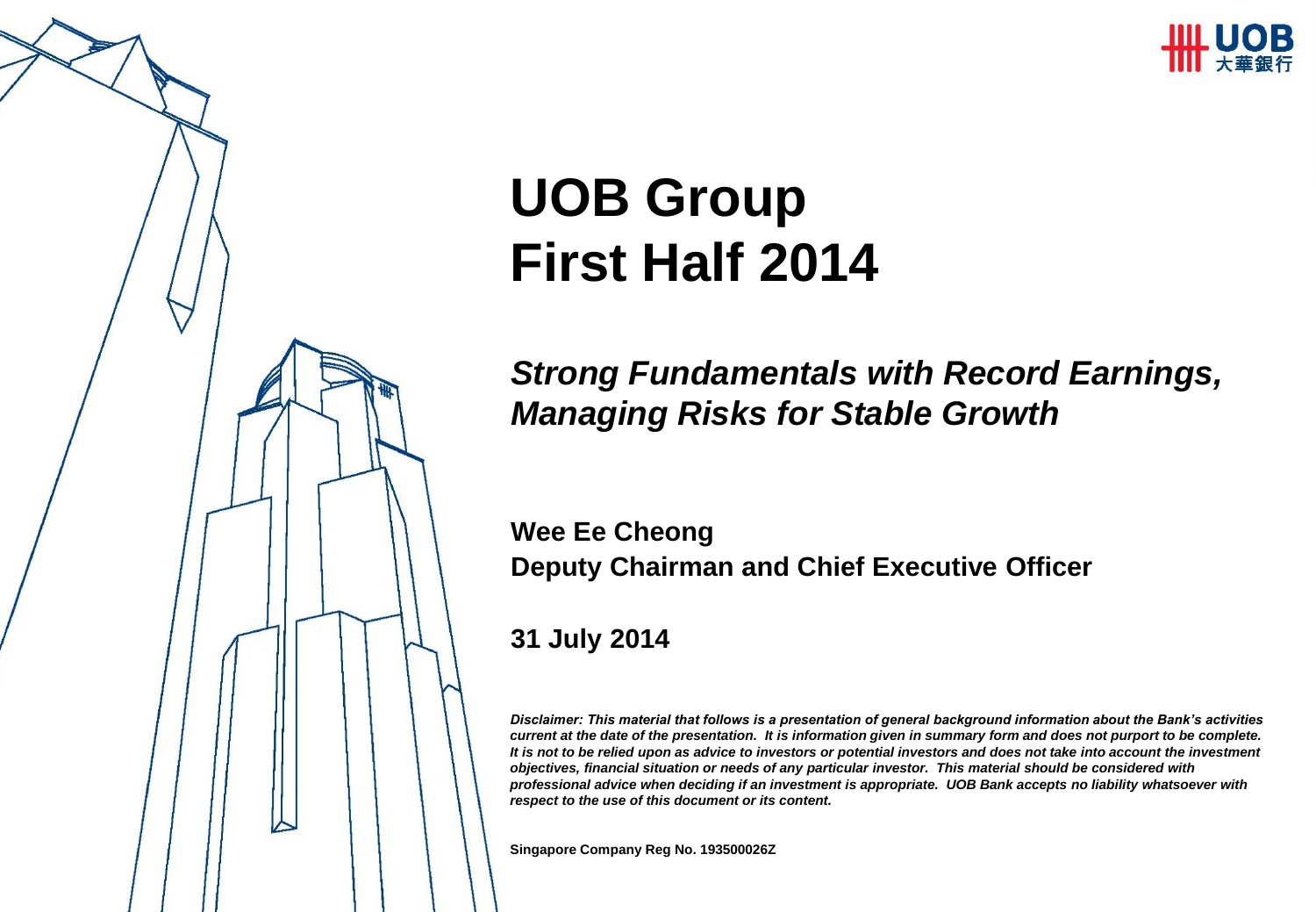#### **Achieving Record Earnings in 1H 2014**



- **Profit: New high of S\$1.6bn, backed by 2 quarters of record earnings. Driven by healthy loan growth and non-interest income**
- **Net interest income at new high** 
	- **Loans: Broad-based 6.1% YTD growth across industries and countries**
	- **NIM: Stable over past few quarters**
- **Non-interest income: Lower fees offset by improved trading and investment income. Continue to build fee capabilities**
- **Costs: Well-controlled while continuing to invest in building long-term capabilities**
- **Prudent balance sheet management: Resilient asset quality, strong capital and liquidity position**
- **Dividend: Interim dividend of 20 cents per share**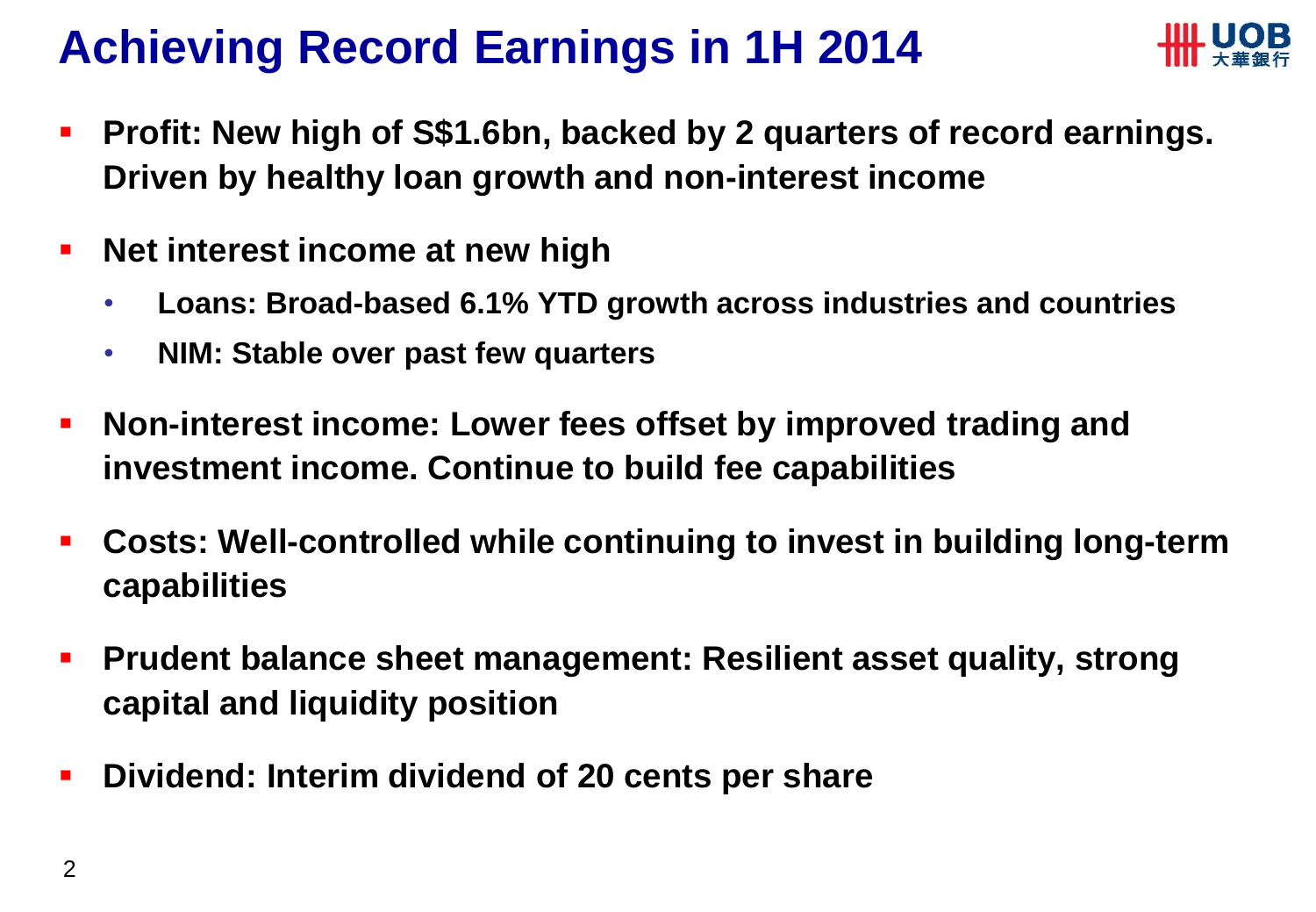## **Focusing on Preserving Balance Sheet Strength**



- **Building customer franchise**
	- **Focusing on target segments within key markets**
- **Focus on stable funding base and optimising funding sources in 1H 2014**
	- **Increased commercial paper programme size**
	- **Issuances: Commercial papers (S\$12.1bn) and senior debt (>S\$3bn) as at June 14**
	- **Tapped overseas branches for corporate deposits**
- **Proactive in capital management** 
	- **Two issuances of Basel III Tier 2 securities (US\$800mn and S\$500mn)**

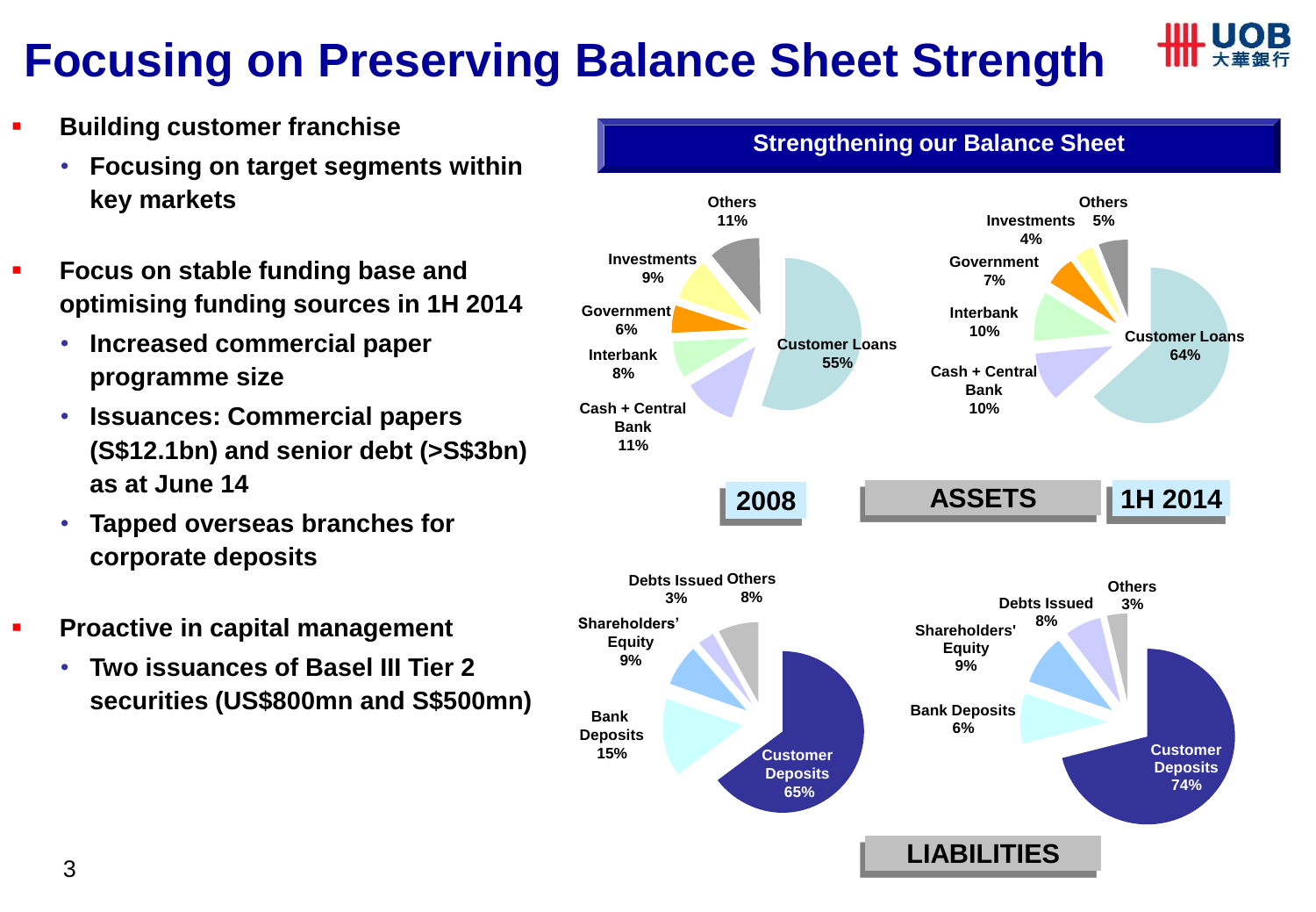

### **Capitalising on Rising Intra-regional Flows**

- **Robust growth in customer base and cross-border loans over last 3 years**
- **Strengthened in-market teams and capabilities to serve customers' regionalisation needs**
- **Broadening and deepening product capabilities to drive cross-sell activities and reinforce fee income growth**
- **On track to achieve 50% target for overseas wholesale profit contribution by 2015**



**Growing Overseas Wholesale Profit Contribution**

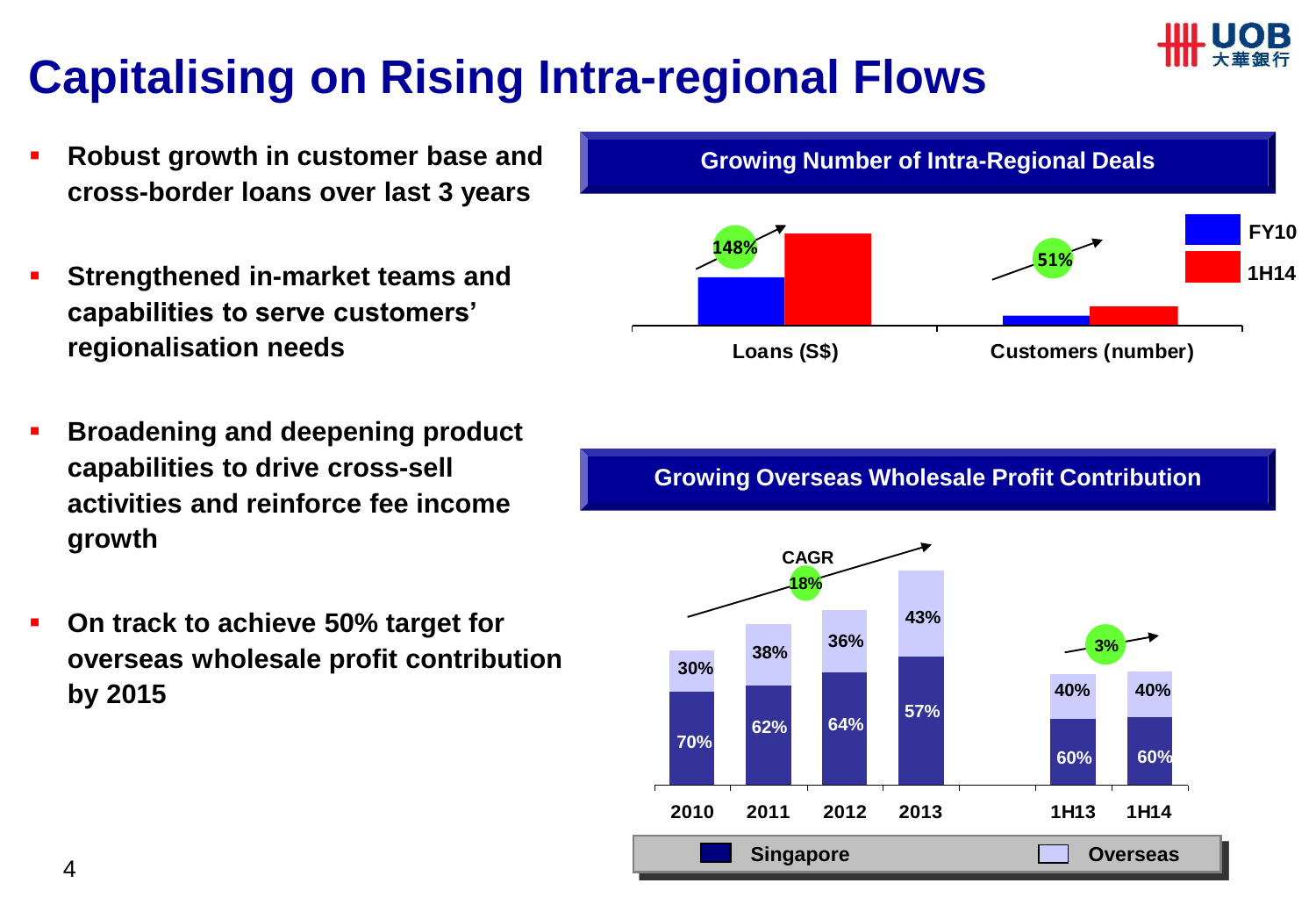#### **Making Good Progress in Transaction Banking**

- **Offer end-to-end solutions ranging from cash, trade and supply chain financing across our network**
- **Strong increase in trade loans, spurred by intraregional trades**
- **Growing corporate deposits by leveraging strong credit ratings and product bundling/solutions**
- **Industry recognition with 29 awards across the region in 1H2014**

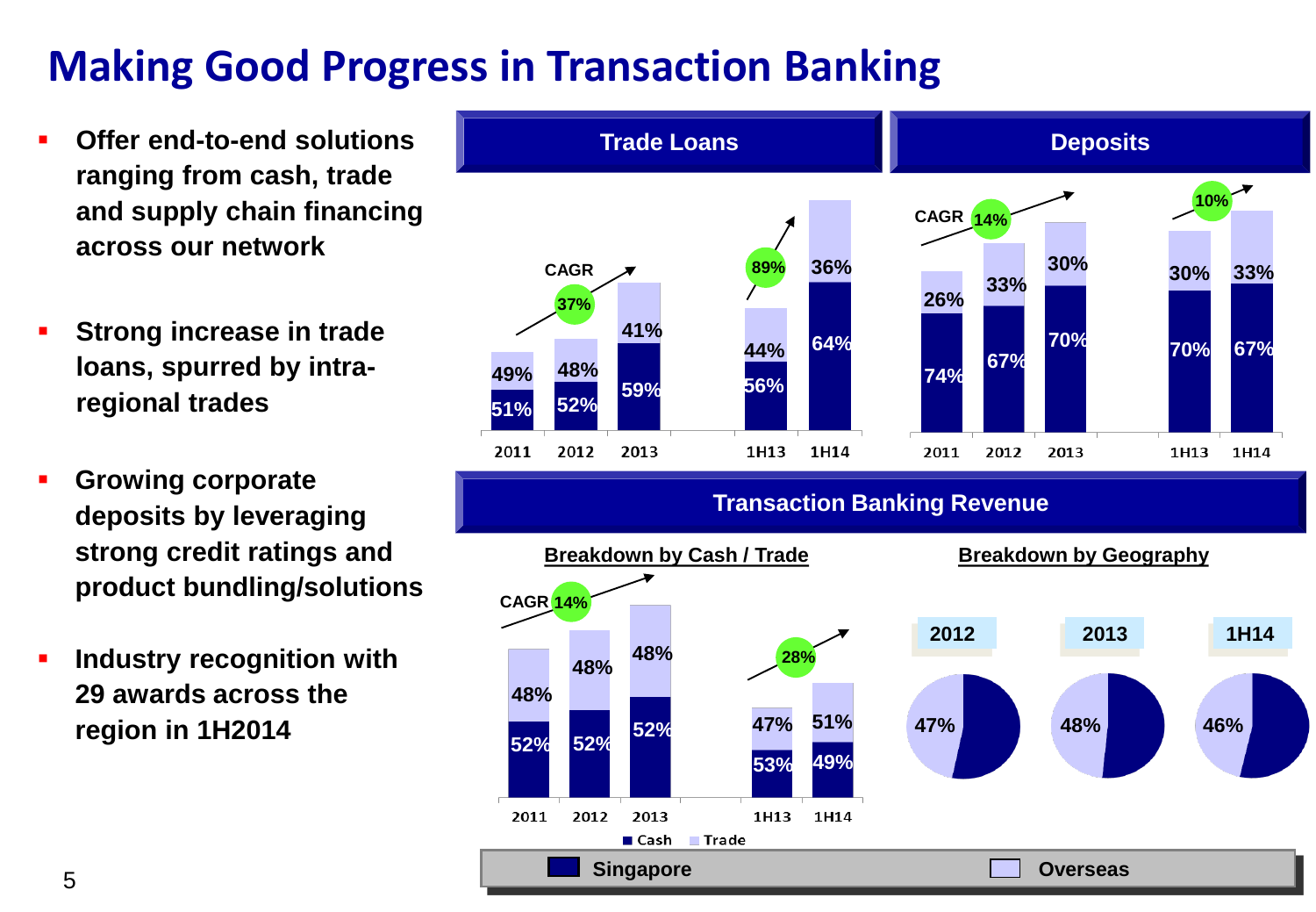### **Capturing Rising Asian Consumer Affluence**



- **From FY2010 to June 2014,** 
	- **Grew wealth management AUM from \$48bn to \$76bn**
	- **Expanded customer base from 100,000 to 183,000**
	- **Increased regional wealth management footprint from 29 to 50 wealth management centres**

**Growing Regional Wealth Management Profit Contribution**



 **Bancassurance consistently performing well ahead of joint targets** 

**Strong Growth for Annual Premium Equivalent (APE)**